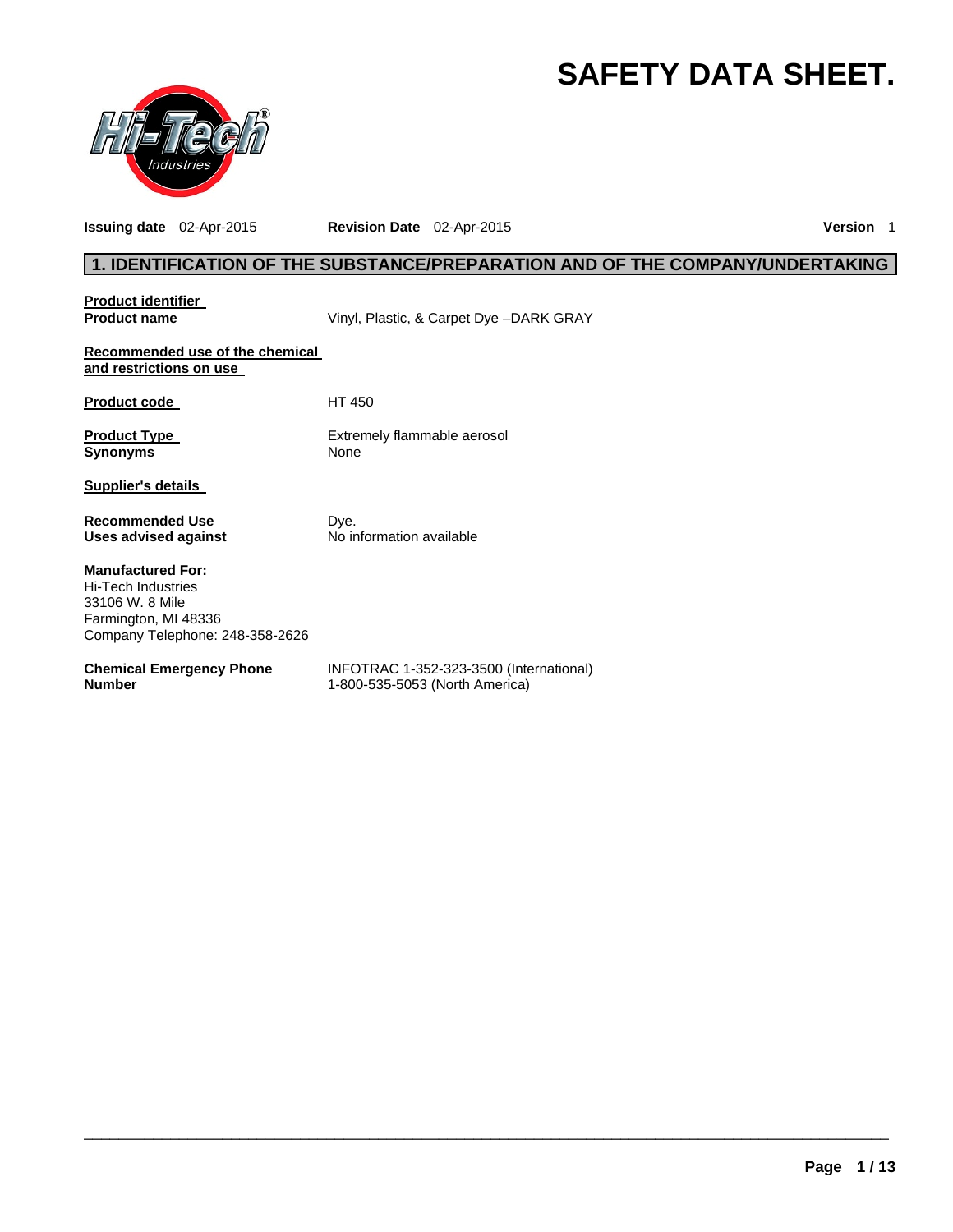### $\Box$ **2. HAZARDS IDENTIFICATION**

#### **Classification**

| Skin corrosion/irritation                          | Category 2            |
|----------------------------------------------------|-----------------------|
| Serious eye damage/eye irritation                  | Category 2A           |
| Carcinogenicity                                    | Category 2            |
| Reproductive Toxicity                              | Category 2            |
| Specific target organ toxicity (single exposure)   | Category 3            |
| Specific target organ toxicity (repeated exposure) | Category 2            |
| Aspiration toxicity                                | Category 1            |
| Flammable aerosols                                 | Category 1            |
| Gases under pressure                               | <b>Compressed Gas</b> |

# **GHS Label elements, including**

#### **precautionary statements**

|                                                                                                                                                                                                                                   | <b>Emergency Overview</b> |         |      |         |
|-----------------------------------------------------------------------------------------------------------------------------------------------------------------------------------------------------------------------------------|---------------------------|---------|------|---------|
| <b>DANGER</b>                                                                                                                                                                                                                     |                           |         |      |         |
| <b>Hazard Statements</b>                                                                                                                                                                                                          |                           |         |      |         |
| Causes skin irritation                                                                                                                                                                                                            |                           |         |      |         |
| Causes serious eye irritation                                                                                                                                                                                                     |                           |         |      |         |
| Suspected of causing cancer                                                                                                                                                                                                       |                           |         |      |         |
| Suspected of damaging fertility or the unborn child                                                                                                                                                                               |                           |         |      |         |
| May cause drowsiness or dizziness                                                                                                                                                                                                 |                           |         |      |         |
| May cause damage to organs (Central Nervous System, Central Vascular System, Eyes, Kidney, Liver, Lungs, Respiratory<br>System, and skin) through prolonged or repeated exposure.<br>May be fatal if swallowed and enters airways |                           |         |      |         |
| Extremely flammable aerosol                                                                                                                                                                                                       |                           |         |      |         |
| Contains gas under pressure; may explode if heated                                                                                                                                                                                |                           |         |      |         |
|                                                                                                                                                                                                                                   |                           |         |      |         |
| Appearance<br>opaque                                                                                                                                                                                                              | <b>Physical state</b>     | Aerosol | Odor | Solvent |

# **Precautionary Statements - Prevention**

Obtain special instructions before use Do not handle until all safety precautions have been read and understood Wear protective gloves/protective clothing/eye protection/face protection Wash face, hands and any exposed skin thoroughly after handling Do not breathe dust/fume/gas/mist/vapors/spray Use only outdoors or in a well-ventilated area Keep away from heat/sparks/open flames/hot surfaces. — No smoking Do not spray on an open flame or other ignition source

Pressurized container: Do not pierce or burn, even after use

#### **Precautionary Statements - Response**

If exposed or concerned: Get medical advice/attention

Specific treatment (see first aid on this label)

IF IN EYES: Rinse cautiously with water for several minutes. Remove contact lenses, if present and easy to do. Continue rinsing. If eye irritation persists: Get medical advice/attention

 $\Box$ 

IF ON SKIN: Wash with plenty of soap and water.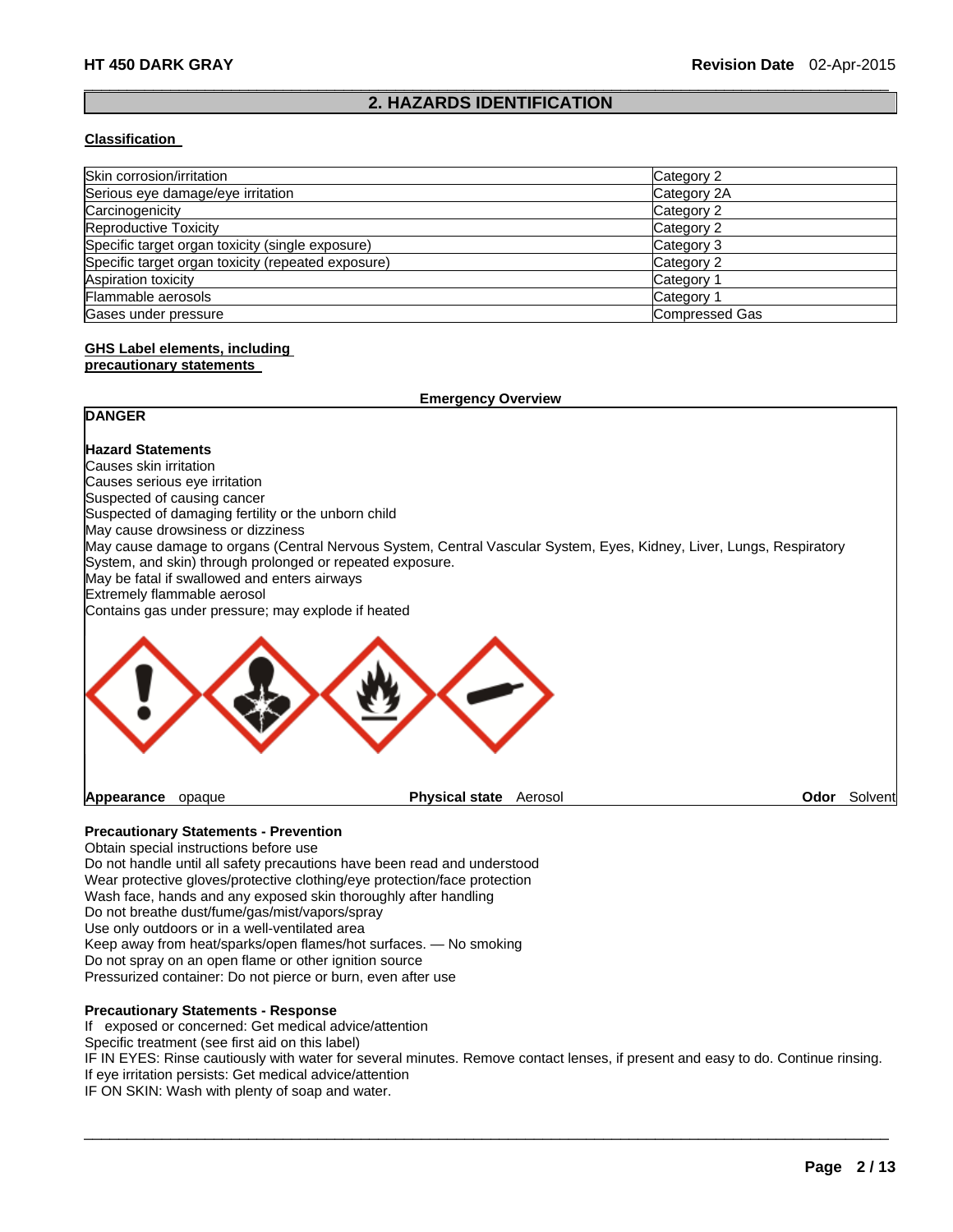If skin irritation occurs: Get medical advice/attention Take off contaminated clothing and wash before reuse IF INHALED: Remove person to fresh air and keep comfortable for breathing. Call a POISON CENTER or doctor/physician if you feel unwell IF SWALLOWED: Immediately call a POISON CENTER or doctor/physician Do NOT induce vomiting

# **Precautionary Statements - Storage**

Store locked up Store in a well-ventilated place. Keep container tightly closed Protect from sunlight. Do not expose to temperatures exceeding 50 °C/122 °F

#### **Precautionary Statements - Disposal**

Dispose of contents/container to an approved waste disposal plant

#### **Hazards not otherwise classified (HNOC)**

None

#### **Other information**

• Toxic to aquatic life with long lasting effects

6.36E-06% of the mixture consists of ingredient(s) of unknown toxicity

# **3. COMPOSITION/INFORMATION ON INGREDIENTS**

 $\Box$ 

| <b>Chemical Name</b>          | <b>CAS-No</b>  | Weight %* |
|-------------------------------|----------------|-----------|
| <b>ACETONE</b>                | 67-64-1        | $30 - 40$ |
| PROPANE/ISOBUTANE/N-BUTANE    | 68476-86-8     | $20 - 30$ |
| <b>TOLUENE</b>                | 108-88-3       | $10 - 20$ |
| 2-BUTANONE                    | 78-93-3        | $1 - 10$  |
| CALCIUM CARBONATE             | 1317-65-3      | $1 - 10$  |
| N-BUTYL ALCOHOL               | $71-36-3$      | $1 - 10$  |
| <b>MAGNESIUM SILICATE</b>     | 14807-96-6     | $1 - 10$  |
| <b>XYLENE</b>                 | 1330-20-7      | $1 - 10$  |
| TITANIUM DIOXIDE              | 13463-67-7     | $1 - 10$  |
| ETHYL BENZENE                 | $100 - 41 - 4$ | $0.1 - 1$ |
| <b>METHYL ISOBUTYL KETONE</b> | $108 - 10 - 1$ | $0.1 - 1$ |

\*The exact percentage (concentration) of composition has been withheld as a trade secret.

# **4. FIRST AID MEASURES**

#### **First aid measures for different exposure routes**

| Eye contact         | Rinse immediately with plenty of water, also under the eyelids, for at least 15 minutes. Keep<br>eye wide open while rinsing.                                                                     |
|---------------------|---------------------------------------------------------------------------------------------------------------------------------------------------------------------------------------------------|
| <b>Skin contact</b> | Wash off immediately with soap and plenty of water while removing all contaminated<br>clothes and shoes. If symptoms persist, call a physician.                                                   |
| <b>Inhalation</b>   | Move to fresh air. If breathing is difficult, give oxygen. Artificial respiration and/or oxygen<br>may be necessary. If breathing has stopped, contact emergency medical services<br>immediately. |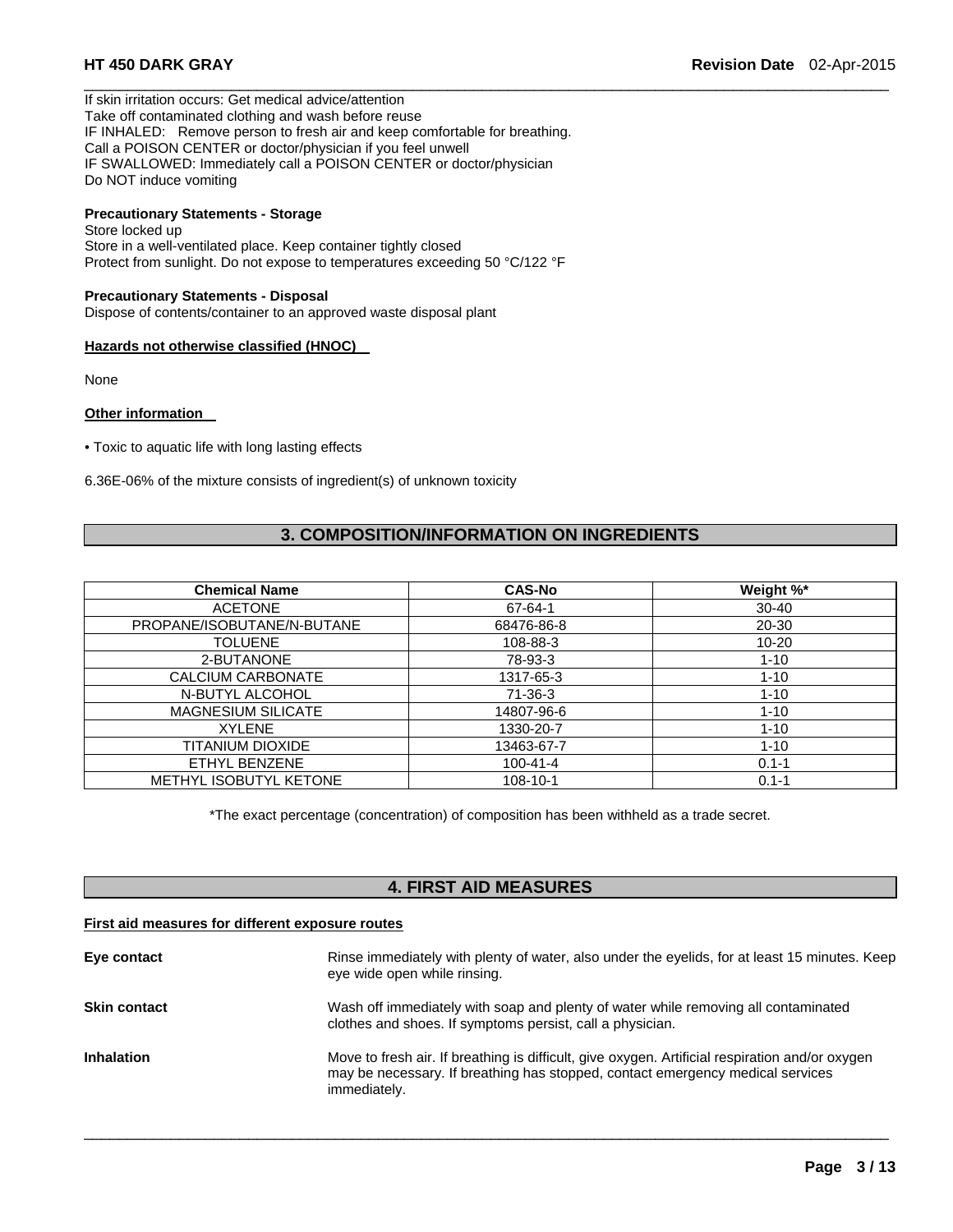| Ingestion            | Do NOT induce vomiting. Never give anything by mouth to an unconscious person. Call a<br>physician or Poison Control Center immediately.                                                                                                                                                       |  |  |
|----------------------|------------------------------------------------------------------------------------------------------------------------------------------------------------------------------------------------------------------------------------------------------------------------------------------------|--|--|
|                      | Most important symptoms/effects, acute and delayed                                                                                                                                                                                                                                             |  |  |
| <b>Main Symptoms</b> | Causes skin and eye irritation. Irritating to respiratory system. May cause drowsiness or<br>dizziness. May damage to fertility or the unborn child. May cause cancer. Harmful or fatal<br>if swallowed and enters airways. Causes damage to organs through prolonged or<br>repeated exposure. |  |  |
|                      | Indication of immediate medical attention and special treatment needed, if necessary                                                                                                                                                                                                           |  |  |
| Notes to physician   | Treat symptomatically.                                                                                                                                                                                                                                                                         |  |  |

**5. FIRE-FIGHTING MEASURES** 

 $\Box$ 

# **Suitable Extinguishing Media**

Water fog.Dry chemical. Carbon dioxide (CO2). Cool containers/tanks with water spray.

**Unsuitable Extinguishing Media** Keep away from sources of ignition - No smoking. Cool containers / tanks with water spray.

#### **Specific hazards arising from the chemical**

Extremely flammable. Keep product and empty container away from heat and sources of ignition. In the event of fire and/or explosion do not breathe fumes.

#### **Explosion Data Sensitivity to Mechanical Impact** none. **Sensitivity to Static Discharge** Yes.

#### **Protective Equipment and Precautions for Firefighters**

As in any fire, wear self-contained breathing apparatus pressure-demand, MSHA/NIOSH (approved or equivalent) and full protective gear.

# **6. ACCIDENTAL RELEASE MEASURES**

#### **Personal precautions, protective equipment and emergency procedures**

| <b>Personal precautions</b>                           | Avoid contact with eyes. Avoid breathing vapors or mists. Contents under pressure. Do not<br>puncture or incinerate cans. Do no stick pin or any other sharp object into opening on top of<br>can. Avoid skin contact. Use with adequate ventilation. Keep container away from<br>heat, flames, and all other sources of ignition. Keep can away from all sources of electricity<br>such as electric motors and batteries. Do not spray on hot surfaces. |
|-------------------------------------------------------|----------------------------------------------------------------------------------------------------------------------------------------------------------------------------------------------------------------------------------------------------------------------------------------------------------------------------------------------------------------------------------------------------------------------------------------------------------|
| <b>Environmental precautions</b>                      |                                                                                                                                                                                                                                                                                                                                                                                                                                                          |
| <b>Environmental precautions</b>                      | Beware of vapors accumulating to form explosive concentrations. Vapors can accumulate<br>in low areas. Prevent further leakage or spillage if safe to do so. Do not allow material to<br>contaminate ground water system. Prevent product from entering drains. Do not flush into<br>surface water or sanitary sewer system.                                                                                                                             |
| Methods and materials for containment and cleaning up |                                                                                                                                                                                                                                                                                                                                                                                                                                                          |
| <b>Methods for Containment</b>                        | Absorb spill with inert material (e.g. dry sand or earth), then place in a chemical waste<br>container.                                                                                                                                                                                                                                                                                                                                                  |
| Methods for cleaning up                               | Pick up and transfer to properly labeled containers. Soak up with inert absorbent material.<br>Clean contaminated surface thoroughly. After cleaning, flush away traces with water.<br>Ground and bond containers when transferring material.                                                                                                                                                                                                            |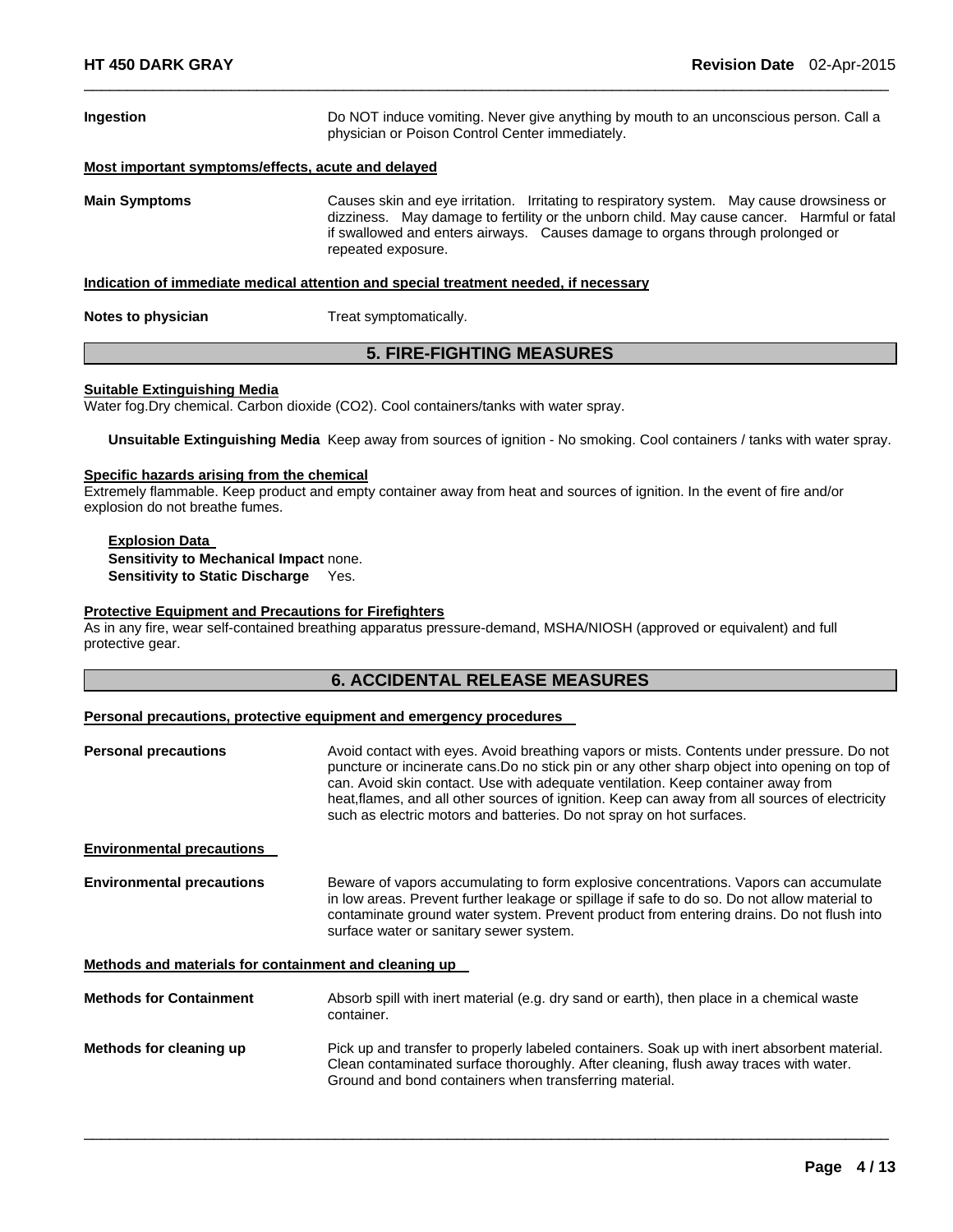# **7. HANDLING AND STORAGE AND STORAGE AND STORAGE AND STORAGE**

 $\Box$ 

# **Precautions for safe handling**

| Advice on safe handling                                      | Avoid contact with eyes. Avoid breathing vapors or mists. Contents under pressure. Do not<br>puncture or incinerate cans. Do not stick pin or any other sharp object into opening on top<br>of can.                                                                                                                                                            |
|--------------------------------------------------------------|----------------------------------------------------------------------------------------------------------------------------------------------------------------------------------------------------------------------------------------------------------------------------------------------------------------------------------------------------------------|
| Conditions for safe storage, including any incompatibilities |                                                                                                                                                                                                                                                                                                                                                                |
| <b>Technical measures/Storage</b><br>conditions              | Keep away from open flames, hot surfaces and sources of ignition. Keep container tightly<br>closed in a dry and well-ventilated place. Keep in properly labeled containers. Keep out of<br>the reach of children. Store locked up. Incompatible with oxidizing agents. Do not re-use<br>empty containers. Keep away from food, drink and animal feedingstuffs. |
| Incompatible products                                        | Incompatible with oxidizing agents. Incompatible with strong acids and bases.                                                                                                                                                                                                                                                                                  |
| <b>Aerosol Level</b>                                         | 3                                                                                                                                                                                                                                                                                                                                                              |

# **8. EXPOSURE CONTROLS/PERSONAL PROTECTION**

# **Control parameters**

#### **Exposure Guidelines** .

| <b>Chemical Name</b>       | <b>ACGIH TLV</b>         | <b>OSHA PEL</b>                           | <b>NIOSH IDLH</b>                          |
|----------------------------|--------------------------|-------------------------------------------|--------------------------------------------|
| <b>ACETONE</b>             | STEL: 750 ppm            | TWA: 1000 ppm                             | IDLH: 2500 ppm                             |
| 67-64-1                    | TWA: 500 ppm             | TWA: 2400 mg/m <sup>3</sup>               | TWA: 250 ppm                               |
|                            |                          | (vacated) TWA: 750 ppm                    | TWA: 590 mg/m $3$                          |
|                            |                          | (vacated) TWA: 1800 mg/m <sup>3</sup>     |                                            |
|                            |                          | (vacated) STEL: 2400 mg/m $3$             |                                            |
|                            |                          | The acetone STEL does not apply           |                                            |
|                            |                          | to the cellulose acetate fiber            |                                            |
|                            |                          | industry. It is in effect for all other   |                                            |
|                            |                          | sectors                                   |                                            |
|                            |                          | (vacated) STEL: 1000 ppm                  |                                            |
| PROPANE/ISOBUTANE/N-BUTANE | 74-98-6: TWA: 1000 ppm   | 74-98-6: TWA: 1000 ppm                    | 74-98-6:IDLH: 2100 ppm                     |
| 68476-86-8                 | 106-97-8: STEL: 1000 ppm | TWA: 1800 mg/m <sup>3</sup>               | TWA: 1000 ppm                              |
|                            | 75-28-5: STEL: 1000 ppm  | (vacated) TWA: 1000 ppm                   | TWA: 1800 mg/m <sup>3</sup>                |
|                            |                          | (vacated) TWA: 1800 mg/m <sup>3</sup>     | 106-97-8: TWA: 800 ppm                     |
|                            |                          | 106-97-8: (vacated) TWA: 800              | TWA: 1900 mg/m <sup>3</sup>                |
|                            |                          | ppm                                       | 75-28-5: TWA: 800 ppm                      |
|                            |                          | (vacated) TWA: 1900 mg/m <sup>3</sup>     | TWA: 1900 mg/m <sup>3</sup>                |
| <b>TOLUENE</b>             | TWA: 20 ppm              | TWA: 200 ppm                              | IDLH: 500 ppm                              |
| 108-88-3                   |                          | (vacated) TWA: 100 ppm                    | TWA: 100 ppm                               |
|                            |                          | (vacated) TWA: 375 mg/m <sup>3</sup>      | TWA: $375 \text{ mg/m}^3$                  |
|                            |                          | (vacated) STEL: 150 ppm                   | STEL: 150 ppm                              |
|                            |                          | (vacated) STEL: $560 \text{ mg/m}^3$      | STEL: $560$ mg/m <sup>3</sup>              |
|                            |                          | Ceiling: 300 ppm                          |                                            |
| 2-BUTANONE                 | STEL: 300 ppm            | TWA: 200 ppm                              | IDLH: 3000 ppm                             |
| 78-93-3                    | TWA: 200 ppm             | TWA: 590 mg/m $3$                         | TWA: 200 ppm                               |
|                            |                          | (vacated) TWA: 200 ppm                    | TWA: 590 mg/m $3$                          |
|                            |                          | (vacated) TWA: 590 mg/m <sup>3</sup>      | STEL: 300 ppm                              |
|                            |                          | (vacated) STEL: 300 ppm                   | STEL: 885 mg/m <sup>3</sup>                |
|                            |                          | (vacated) STEL: 885 mg/m <sup>3</sup>     |                                            |
| <b>CALCIUM CARBONATE</b>   |                          | TWA: 15 $mg/m3$ total dust                | TWA: 10 mg/m <sup>3</sup><br>total dust    |
| 1317-65-3                  |                          | TWA: $5 \text{ mg/m}^3$ respirable        | TWA: $5 \text{ mg/m}^3$<br>respirable dust |
|                            |                          | fraction                                  |                                            |
|                            |                          | (vacated) TWA: 15 mg/m <sup>3</sup> total |                                            |
|                            |                          | dust                                      |                                            |
|                            |                          | (vacated) TWA: $5 \text{ mg/m}^3$         |                                            |
|                            |                          | respirable fraction                       |                                            |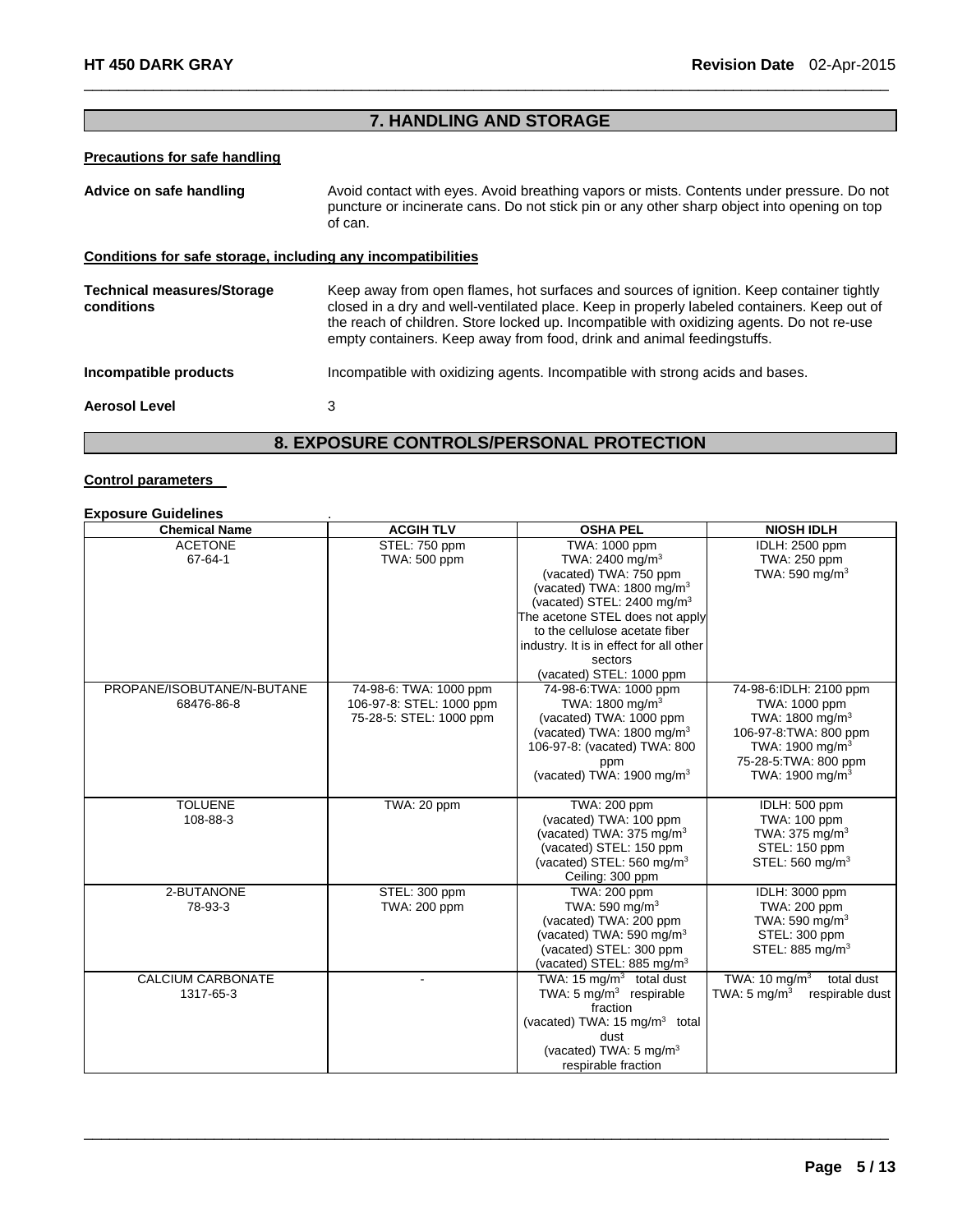# **HT 450 DARK GRAY Revision Date** 02-Apr-2015

| N-BUTYL ALCOHOL           | TWA: 20 ppm                                 | TWA: 100 ppm                              | IDLH: 1400 ppm                         |
|---------------------------|---------------------------------------------|-------------------------------------------|----------------------------------------|
| $71 - 36 - 3$             |                                             | TWA: $300 \text{ mg/m}^3$                 | Ceiling: 50 ppm                        |
|                           |                                             | (vacated) S*                              | Ceiling: $150 \text{ mg/m}^3$          |
|                           |                                             | (vacated) Ceiling: 50 ppm                 |                                        |
|                           |                                             | (vacated) Ceiling: 150 mg/m <sup>3</sup>  |                                        |
| <b>MAGNESIUM SILICATE</b> | TWA: 2 mg/m <sup>3</sup> particulate matter | (vacated) TWA: 2 mg/m <sup>3</sup>        | IDLH: 1000 mg/m <sup>3</sup>           |
| 14807-96-6                | containing no asbestos and <1%              | respirable dust <1% Crystalline           | TWA: 2 mg/m <sup>3</sup> containing no |
|                           | crystalline silica, respirable              | silica, containing no Asbestos            | Asbestos and <1% Quartz                |
|                           | fraction                                    | TWA: 20 mppcf if 1% Quartz or             | respirable dust                        |
|                           |                                             | more, use Quartz limit                    |                                        |
| <b>XYLENE</b>             | STEL: 150 ppm                               | TWA: 100 ppm                              |                                        |
| 1330-20-7                 | TWA: 100 ppm                                | TWA: $435 \text{ mg/m}^3$                 |                                        |
|                           |                                             | (vacated) TWA: 100 ppm                    |                                        |
|                           |                                             | (vacated) TWA: $435 \text{ mg/m}^3$       |                                        |
|                           |                                             | (vacated) STEL: 150 ppm                   |                                        |
|                           |                                             | (vacated) STEL: 655 mg/m <sup>3</sup>     |                                        |
| <b>TITANIUM DIOXIDE</b>   | TWA: $10 \text{ mg/m}^3$                    | TWA: 15 mg/m <sup>3</sup> total dust      | IDLH: 5000 mg/m <sup>3</sup>           |
| 13463-67-7                |                                             | (vacated) TWA: 10 mg/m <sup>3</sup> total |                                        |
|                           |                                             | dust                                      |                                        |
| ETHYL BENZENE             | TWA: 20 ppm                                 | TWA: 100 ppm                              | IDLH: 800 ppm                          |
| $100 - 41 - 4$            |                                             | TWA: 435 mg/ $m3$                         | TWA: 100 ppm                           |
|                           |                                             | (vacated) TWA: 100 ppm                    | TWA: 435 mg/m <sup>3</sup>             |
|                           |                                             | (vacated) TWA: $435 \text{ mg/m}^3$       | STEL: 125 ppm                          |
|                           |                                             | (vacated) STEL: 125 ppm                   | STEL: $545 \text{ mg/m}^3$             |
|                           |                                             | (vacated) STEL: 545 mg/m <sup>3</sup>     |                                        |
| METHYL ISOBUTYL KETONE    | STEL: 75 ppm                                | <b>TWA: 100 ppm</b>                       | IDLH: 500 ppm                          |
| $108 - 10 - 1$            | TWA: 20 ppm                                 | TWA: $410 \text{ mg/m}^3$                 | TWA: 50 ppm                            |
|                           |                                             | (vacated) TWA: 50 ppm                     | TWA: 205 mg/m $3$                      |
|                           |                                             | (vacated) TWA: 205 mg/m <sup>3</sup>      | STEL: 75 ppm                           |
|                           |                                             | (vacated) STEL: 75 ppm                    | STEL: $300 \text{ mg/m}^3$             |
|                           |                                             | (vacated) STEL: 300 mg/m <sup>3</sup>     |                                        |

*ACGIH: (American Conference of Governmental Industrial Hygienists) OSHA: (Occupational Safety & Health Administration) NIOSH IDLH: Immediately Dangerous to Life or Health* 

**Other Exposure Guidelines** Vacated limits revoked by the Court of Appeals decision in AFL-CIO v. OSHA, 965 F.2d 962 (11th Cir., 1992).

### **Exposure controls**

| <b>Engineering Measures</b> | Showers              |
|-----------------------------|----------------------|
|                             | Eyewash stations     |
|                             | Ventilation systems. |

### **Individual protection measures, such as personal protective equipment**

| Hygiene measures              | Handle in accordance with good industrial hygiene and safety practice.                                                                                                                                                                                                                                                           |
|-------------------------------|----------------------------------------------------------------------------------------------------------------------------------------------------------------------------------------------------------------------------------------------------------------------------------------------------------------------------------|
| <b>Respiratory protection</b> | If exposure limits are exceeded or irritation is experienced, NIOSH/MSHA approved<br>respiratory protection should be worn. Positive-pressure supplied air respirators may be<br>required for high airborne contaminant concentrations. Respiratory protection must be<br>provided in accordance with current local regulations. |
| Skin and body protection      | Chemical resistant apron. Protective gloves.                                                                                                                                                                                                                                                                                     |
| <b>Eye/Face Protection</b>    | Safety glasses with side-shields.                                                                                                                                                                                                                                                                                                |

# **9. PHYSICAL AND CHEMICAL PROPERTIES**

 $\Box$ 

#### **Physical and chemical properties**

| <b>Physical state</b> | Aerosol   |                       |          |
|-----------------------|-----------|-----------------------|----------|
| Appearance            | opague    | Odor                  | Solvent  |
| Color                 | dark grav | <b>Odor Threshold</b> | No infor |

**Odor Threshold** No information available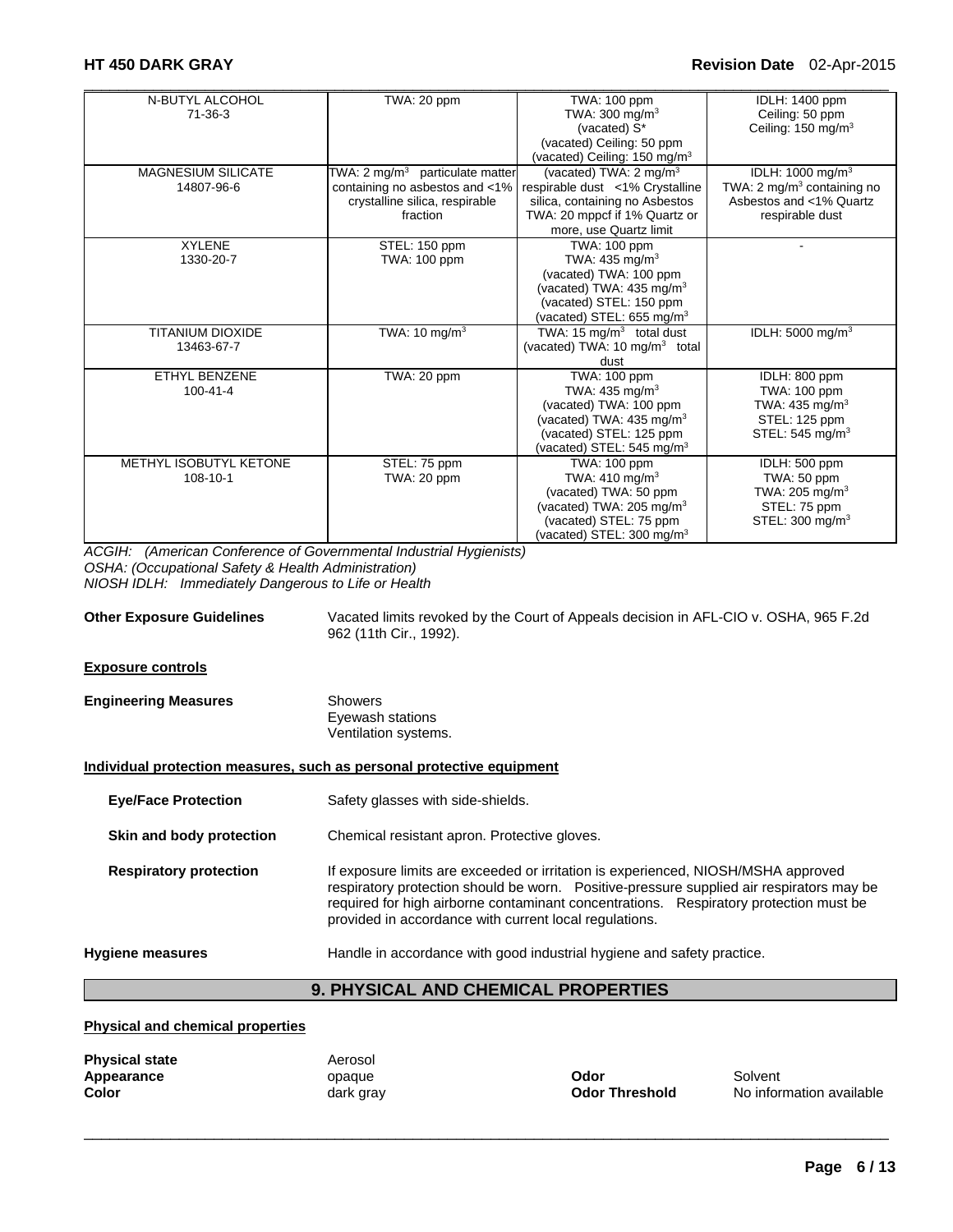| <b>Property</b><br>рH                                                 | Values<br>No information available | Remarks • Methods   |
|-----------------------------------------------------------------------|------------------------------------|---------------------|
| Melting/freezing point                                                | No information available           |                     |
| Boiling point/boiling range                                           | No information available           |                     |
| <b>Flash Point</b>                                                    | -97 °C / -142 °F                   | Based on propellant |
| <b>Evaporation rate</b>                                               | No information available           |                     |
| Flammability (solid, gas)                                             | No information available           |                     |
| <b>Flammability Limits in Air</b>                                     |                                    |                     |
| upper flammability limit                                              | No information available           |                     |
| lower flammability limit                                              | No information available           |                     |
| Vapor pressure                                                        | No information available           |                     |
| Vapor density                                                         | No information available           |                     |
| <b>Specific Gravity</b>                                               | 0.832                              |                     |
| <b>Water solubility</b>                                               | Practically insoluble              |                     |
| <b>Partition coefficient: n-octanol/waterNo information available</b> |                                    |                     |
| <b>Autoignition temperature</b>                                       | No information available           | Not applicable      |
| <b>Decomposition temperature</b>                                      | No information available           |                     |
| Viscosity                                                             | No information available           |                     |
| <b>Explosive properties</b>                                           | No information available           |                     |
| <b>Other information</b>                                              |                                    |                     |
| <b>VOC Content(%)</b>                                                 | 53.82                              |                     |

# **10. STABILITY AND REACTIVITY**

 $\Box$ 

#### **Reactivity**

No data available

#### **Chemical stability**

Stable under recommended storage conditions.

#### **Possibility of hazardous reactions**

None under normal processing.

### **Conditions to Avoid**

Keep away from open flames, hot surfaces and sources of ignition. Keep away from children. Take precautionary measures against static discharges. Strong oxidizing agents.

#### **Incompatible Materials**

Incompatible with oxidizing agents. Incompatible with strong acids and bases.

#### **Hazardous Decomposition Products**

Thermal decomposition can lead to release of irritating gases and vapors.

# **11. TOXICOLOGICAL INFORMATION**

### **Information on likely routes of exposure**

#### **Product Information**

| <b>Inhalation</b>   | Vapors may irritate throat and respiratory system. May cause drownsiness and dizziness<br>based on components. May cause irritation of respiratory tract. Avoid breathing vapors or<br>mists. |
|---------------------|-----------------------------------------------------------------------------------------------------------------------------------------------------------------------------------------------|
| Eye contact         | Irritating to eyes. Avoid contact with eyes.                                                                                                                                                  |
| <b>Skin contact</b> | Avoid contact with skin. Irritating to skin. Repeated exposure may cause skin dryness or<br>cracking. Prolonged skin contact may defat the skin and produce dermatitis.                       |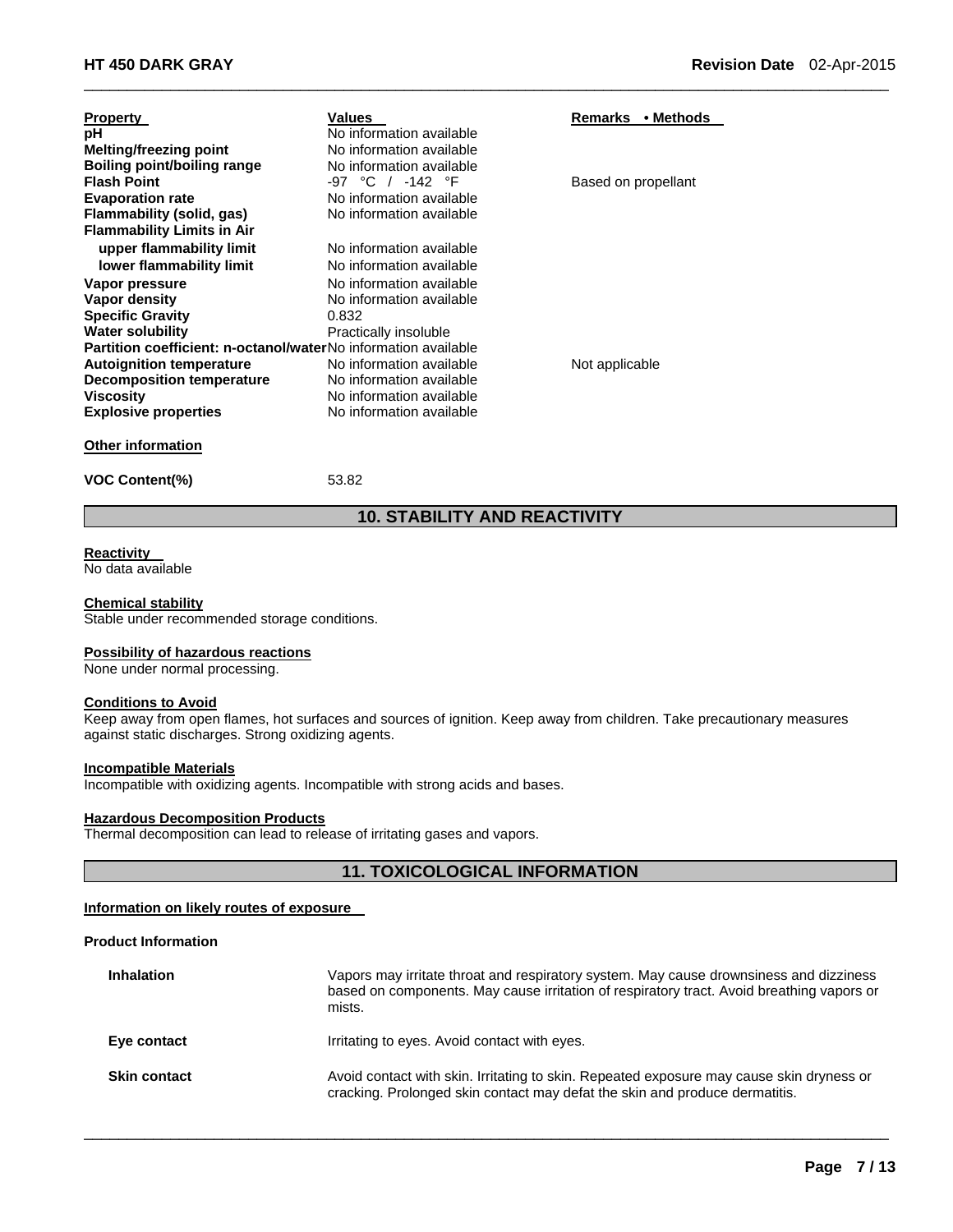**Ingestion May be harmful if swallowed. Aspiration into the lungs during swallowing may cause serious** lung damage which may be fatal.

#### **Component Information**

| <b>Chemical Name</b>          | LD50 Oral              | <b>LD50 Dermal</b>          | <b>LC50 Inhalation</b>                  |
|-------------------------------|------------------------|-----------------------------|-----------------------------------------|
| <b>ACETONE</b>                | $= 5800$ mg/kg         | 20,000 mg/kg (Rabbit)       | $= 50100$ mg/m <sup>3</sup><br>Rat) 8 h |
| 67-64-1                       |                        |                             |                                         |
| <b>TOLUENE</b>                | (Rat)<br>= 2600 mg/kg  | $= 12000$ mg/kg<br>(Rabbit) | (Rat) 4 h<br>$= 12.5$ ma/L              |
| 108-88-3                      |                        |                             |                                         |
| 2-BUTANONE                    | Rat)<br>$= 2483$ mg/kg | Rabbit)<br>$= 5000$ mg/kg   | Rat ) 4 h<br>$= 11700$ ppm              |
| 78-93-3                       |                        |                             |                                         |
| <b>N-BUTYL ALCOHOL</b>        | Rat)<br>= 700 mg/kg    | Rabbit)<br>= 3402 ma/ka     | Rat) 4 h<br>$>8000$ ppm                 |
| $71-36-3$                     |                        |                             |                                         |
| XYLENE                        | Rat)<br>$= 3500$ mg/kg | > 4350 mg/kg<br>(Rabbit)    | Rat) 4 h<br>$= 29.08$ mg/L              |
| 1330-20-7                     |                        |                             |                                         |
| <b>TITANIUM DIOXIDE</b>       | (Rat)<br>> 10000 mg/kg | $\overline{\phantom{a}}$    | $\overline{\phantom{0}}$                |
| 13463-67-7                    |                        |                             |                                         |
| <b>ETHYL BENZENE</b>          |                        | $= 15400$ mg/kg<br>Rabbit)  |                                         |
| 100-41-4                      |                        |                             |                                         |
| <b>METHYL ISOBUTYL KETONE</b> | Rat)<br>$= 2080$ mg/kg | Rabbit)<br>$= 3000$ mg/kg   | Rat ) 4 h<br>$= 8.2$ mg/L               |
| 108-10-1                      |                        |                             |                                         |

 $\Box$ 

#### **Information on toxicological effects**

**Symptoms** Symptoms of overexposure may be headache, tiredness, nausea,and vomiting.Harmful in contact with skin. Causes irritation to eyes Causes drowsiness and dizziness. Aspiration into the lungs during swallowing may cause serious lung damage which may be fatal.

#### **Delayed and immediate effects as well as chronic effects from short and long-term exposure**

| <b>Skin corrosion/irritation</b> |              | Irritating to skin.                              |                                                                                      |             |  |
|----------------------------------|--------------|--------------------------------------------------|--------------------------------------------------------------------------------------|-------------|--|
| Eye damage/irritation            |              | Irritating to eyes.                              |                                                                                      |             |  |
| <b>Irritation</b>                |              | Irritating to eyes, respiratory system and skin. |                                                                                      |             |  |
| <b>Sensitization</b>             |              | None known.                                      |                                                                                      |             |  |
| <b>Germ Cell Mutagenicity</b>    |              | None known.                                      |                                                                                      |             |  |
| Carcinogenicity                  | carcinogen.  |                                                  | The table below indicates whether each agency has evaluated a listed ingredient as a |             |  |
| Chemical Name                    | <b>ACGIH</b> | IARC.                                            | <b>NTP</b>                                                                           | <b>OSHA</b> |  |

| <b>Chemical Name</b>                                | <b>ACGIH</b>   | <b>IARC</b> | <b>NTP</b> | <b>OSHA</b> |
|-----------------------------------------------------|----------------|-------------|------------|-------------|
| <b>TOLUENE</b><br>108-88-3                          |                | Group 3     |            |             |
| <b>MAGNESIUM SILICATE</b><br>14807-96-6             | -              | Group 3     |            | -           |
| <b>XYLENE</b><br>1330-20-7                          | ۰              | Group 3     |            |             |
| <b>TITANIUM DIOXIDE</b><br>13463-67-7               |                | 2B          |            |             |
| <b>ETHYL BENZENE</b><br>100-41-4                    | A <sub>3</sub> | Group 2B    |            | -           |
| <b>METHYL ISOBUTYL</b><br><b>KETONE</b><br>108-10-1 | A <sub>3</sub> | Group 2B    |            |             |

 $\Box$ 

*ACGIH: (American Conference of Governmental Industrial Hygienists) A3 - Animal Carcinogen* 

*IARC: (International Agency for Research on Cancer)* 

*Group 3 - Not Classifiable as to Carcinogenicity in Humans* 

*Group 2B - Possibly Carcinogenic to Humans* 

*OSHA: (Occupational Safety & Health Administration)* 

*X - Present* 

Product is or contains a chemical which is a known or suspected reproductive hazard. May cause respiratory irritation. May cause drowsiness and dizziness.

**Specific target organ systemic toxicity (single exposure) Specific target organ systemic toxicity (repeated exposure)** 

May cause damage to organs through prolonged or repeated exposure.

**Chronic toxicity May cause adverse liver effects.**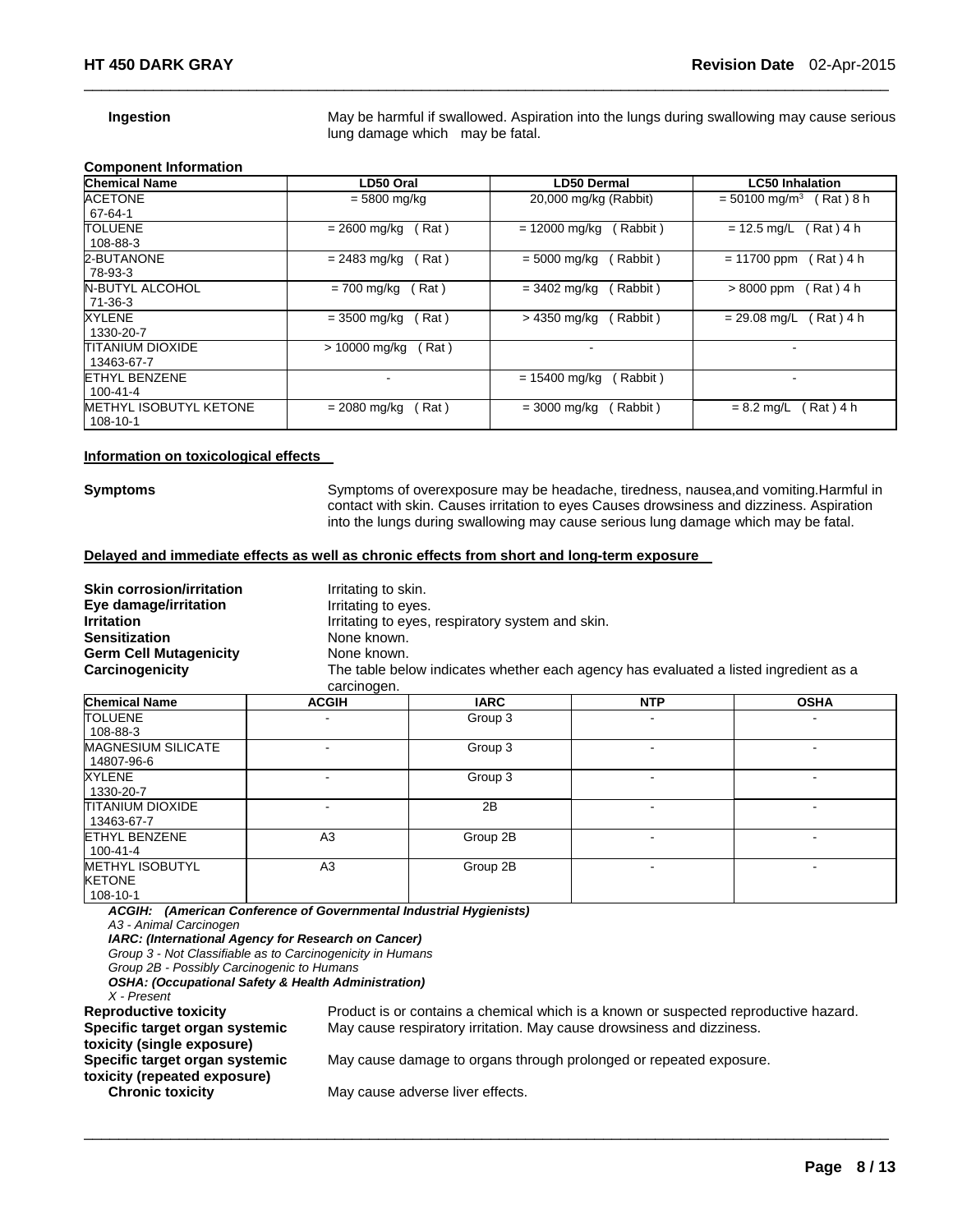| <b>Target Organ Effects</b> | Central nervous system, Eyes, Kidney, Liver, Respiratory system, Skin, Central Vascular  |
|-----------------------------|------------------------------------------------------------------------------------------|
|                             | System (CVS), Lungs.                                                                     |
| <b>Neurological effects</b> | Intentional misuse by deliberately concentrating and inhaling contents may be harmful or |
|                             | fatal.                                                                                   |
| <b>Aspiration hazard</b>    | May be fatal if swallowed and enters airways.                                            |
|                             |                                                                                          |

# **Numerical measures of toxicity - Product Information**

**Unknown Acute Toxicity** 6.36E-06% of the mixture consists of ingredient(s) of unknown toxicity **The following values are calculated based on chapter 3.1 of the GHS document** . **ATEmix (oral)** 22228 mg/kg **ATEmix (dermal)** 12549 mg/kg **ATEmix (inhalation-gas)** 871844 mg/l **ATEmix (inhalation-dust/mist)** 106.5 mg/l

# **12. ECOLOGICAL INFORMATION**

### **Ecotoxicity**

| <b>Chemical Name</b>      | <b>Toxicity to algae</b>  | <b>Toxicity to fish</b>         | <b>Toxicity to</b> | Toxicity to daphnia and     |
|---------------------------|---------------------------|---------------------------------|--------------------|-----------------------------|
|                           |                           |                                 | microorganisms     | other aquatic invertebrates |
| <b>ACETONE</b>            |                           | 4.74 - 6.33 mL/L LC50           |                    | 10294 - 17704 mg/L EC50     |
| 67-64-1                   |                           | Oncorhynchus mykiss 96h         |                    | Daphnia magna 48h Static    |
|                           |                           | 6210 - 8120 mg/L LC50           |                    | 12600 - 12700 mg/L EC50     |
|                           |                           | Pimephales promelas 96h         |                    | Daphnia magna 48h           |
|                           |                           | static 8300 mg/L LC50           |                    |                             |
|                           |                           | Lepomis macrochirus 96h         |                    |                             |
| PROPANE/ISOBUTANE/N-      |                           |                                 | $\blacksquare$     |                             |
| <b>BUTANE</b>             |                           |                                 |                    |                             |
| 68476-86-8                |                           |                                 |                    |                             |
| <b>TOLUENE</b>            | 433 mg/L EC50             | 11.0 - 15.0 mg/L LC50           | $\overline{a}$     | 5.46 - 9.83 mg/L EC50       |
| 108-88-3                  | Pseudokirchneriella       | Lepomis macrochirus 96h         |                    | Daphnia magna 48h Static    |
|                           | subcapitata 96h 12.5 mg/L | static 14.1 - 17.16 mg/L        |                    | 11.5 mg/L EC50 Daphnia      |
|                           | EC50 Pseudokirchneriella  | LC50 Oncorhynchus mykiss        |                    | magna 48h                   |
|                           | subcapitata 72h static    | 96h static 15.22 - 19.05 mg/L   |                    |                             |
|                           |                           | LC50 Pimephales promelas        |                    |                             |
|                           |                           | 96h flow-through 5.89 - 7.81    |                    |                             |
|                           |                           | mg/L LC50 Oncorhynchus          |                    |                             |
|                           |                           | mykiss 96h flow-through         |                    |                             |
|                           |                           | 50.87 - 70.34 mg/L LC50         |                    |                             |
|                           |                           | Poecilia reticulata 96h static  |                    |                             |
|                           |                           | 12.6 mg/L LC50 Pimephales       |                    |                             |
|                           |                           | promelas 96h static 28.2        |                    |                             |
|                           |                           | mg/L LC50 Poecilia              |                    |                             |
|                           |                           | reticulata 96h semi-static 5.8  |                    |                             |
|                           |                           | mg/L LC50 Oncorhynchus          |                    |                             |
|                           |                           | mykiss 96h semi-static 54       |                    |                             |
|                           |                           | mg/L LC50 Oryzias latipes       |                    |                             |
|                           |                           | 96h static                      |                    |                             |
| 2-BUTANONE                |                           | 3130 - 3320 mg/L LC50           |                    | 4025 - 6440 mg/L EC50       |
| 78-93-3                   |                           | Pimephales promelas 96h         |                    | Daphnia magna 48h Static    |
|                           |                           | flow-through                    |                    | 5091 mg/L EC50 Daphnia      |
|                           |                           |                                 |                    | magna 48h 520 mg/L EC50     |
|                           |                           |                                 |                    | Daphnia magna 48h           |
| N-BUTYL ALCOHOL           | 500 mg/L EC50             | 100000 - 500000 µg/L LC50       |                    | 1897 - 2072 mg/L EC50       |
| 71-36-3                   | Desmodesmus subspicatus   | Lepomis macrochirus 96h         |                    | Daphnia magna 48h Static    |
|                           | 96h 500 mg/L EC50         | static 1730 - 1910 mg/L         |                    | 1983 mg/L EC50 Daphnia      |
|                           | Desmodesmus subspicatus   | <b>LC50 Pimephales promelas</b> |                    | magna 48h                   |
|                           | 72h                       | 96h static 1740 mg/L LC50       |                    |                             |
|                           |                           | Pimephales promelas 96h         |                    |                             |
|                           |                           | flow-through 1910000 µg/L       |                    |                             |
|                           |                           | LC50 Pimephales promelas        |                    |                             |
|                           |                           | 96h static                      |                    |                             |
| <b>MAGNESIUM SILICATE</b> |                           | 100 g/L LC50 Brachydanio        |                    |                             |
| 14807-96-6                |                           | rerio 96h semi-static           |                    |                             |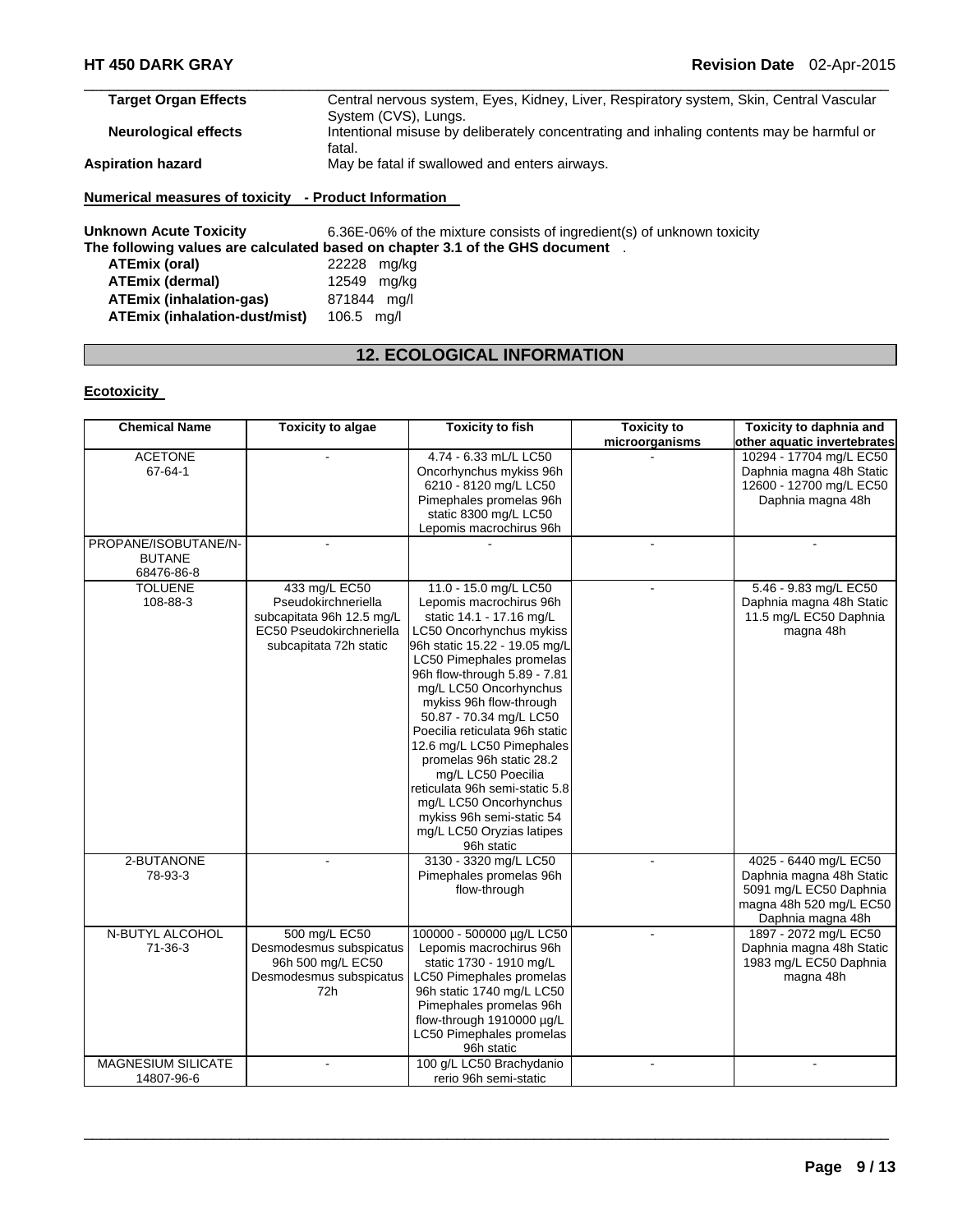# **HT 450 DARK GRAY Revision Date** 02-Apr-2015

| <b>XYLENE</b>          |                              | 13.1 - 16.5 mg/L LC50           | 0.6 mg/L LC50 Gammarus      |
|------------------------|------------------------------|---------------------------------|-----------------------------|
| 1330-20-7              |                              | Lepomis macrochirus 96h         | lacustris 48h 3.82 mg/L     |
|                        |                              | flow-through 13.5 - 17.3        | EC50 water flea 48h         |
|                        |                              | mg/L LC50 Oncorhynchus          |                             |
|                        |                              | mykiss 96h 2.661 - 4.093        |                             |
|                        |                              | mg/L LC50 Oncorhynchus          |                             |
|                        |                              | mykiss 96h static 23.53 -       |                             |
|                        |                              | 29.97 mg/L LC50                 |                             |
|                        |                              | Pimephales promelas 96h         |                             |
|                        |                              | static 30.26 - 40.75 mg/L       |                             |
|                        |                              | LC50 Poecilia reticulata 96h    |                             |
|                        |                              | static 7.711 - 9.591 mg/L       |                             |
|                        |                              | LC50 Lepomis macrochirus        |                             |
|                        |                              | 96h static 13.4 mg/L LC50       |                             |
|                        |                              | Pimephales promelas 96h         |                             |
|                        |                              | flow-through 19 mg/L LC50       |                             |
|                        |                              | Lepomis macrochirus 96h         |                             |
|                        |                              | 780 mg/L LC50 Cyprinus          |                             |
|                        |                              | carpio 96h semi-static 780      |                             |
|                        |                              | mg/L LC50 Cyprinus carpio       |                             |
|                        |                              | 96h                             |                             |
| <b>ETHYL BENZENE</b>   | 4.6 mg/L EC50                | 11.0 - 18.0 mg/L LC50           | 1.8 - 2.4 mg/L EC50 Daphnia |
| $100 - 41 - 4$         | Pseudokirchneriella          | Oncorhynchus mykiss 96h         | magna 48h                   |
|                        | subcapitata 72h 438 mg/L     | static 7.55 - 11 mg/L LC50      |                             |
|                        | EC50 Pseudokirchneriella     | Pimephales promelas 96h         |                             |
|                        | subcapitata 96h 2.6 - 11.3   | flow-through 9.1 - 15.6 mg/L    |                             |
|                        | mg/L EC50                    | <b>LC50 Pimephales promelas</b> |                             |
|                        | Pseudokirchneriella          | 96h static 32 mg/L LC50         |                             |
|                        | subcapitata 72h static 1.7 - | Lepomis macrochirus 96h         |                             |
|                        | 7.6 mg/L EC50                | static 4.2 mg/L LC50            |                             |
|                        | Pseudokirchneriella          | Oncorhynchus mykiss 96h         |                             |
|                        | subcapitata 96h static       | semi-static 9.6 mg/L LC50       |                             |
|                        |                              | Poecilia reticulata 96h static  |                             |
| <b>METHYL ISOBUTYL</b> | 400 mg/L EC50                | 496 - 514 mg/L LC50             | 170 mg/L EC50 Daphnia       |
| <b>KETONE</b>          | Pseudokirchneriella          | Pimephales promelas 96h         | magna 48h                   |
| 108-10-1               | subcapitata 96h              | flow-through                    |                             |

### **Persistence and degradability**

No information available.

# **Bioaccumulation**

No information available.

| <b>Chemical Name</b>       | log Pow |
|----------------------------|---------|
| <b>ACETONE</b>             | $-0.24$ |
| 67-64-1                    |         |
| PROPANE/ISOBUTANE/N-BUTANE | 2.8     |
| 68476-86-8                 |         |
| <b>TOLUENE</b>             | 2.65    |
| 108-88-3                   |         |
| 2-BUTANONE                 | 0.29    |
| 78-93-3                    |         |
| N-BUTYL ALCOHOL            | 0.785   |
| 71-36-3                    |         |
| <b>XYLENE</b>              | 3.15    |
| 1330-20-7                  |         |
| ETHYL BENZENE              | 3.118   |
| 100-41-4                   |         |
| METHYL ISOBUTYL KETONE     | 1.19    |
| 108-10-1                   |         |

**Other adverse effects** No information available

# **13. DISPOSAL CONSIDERATIONS**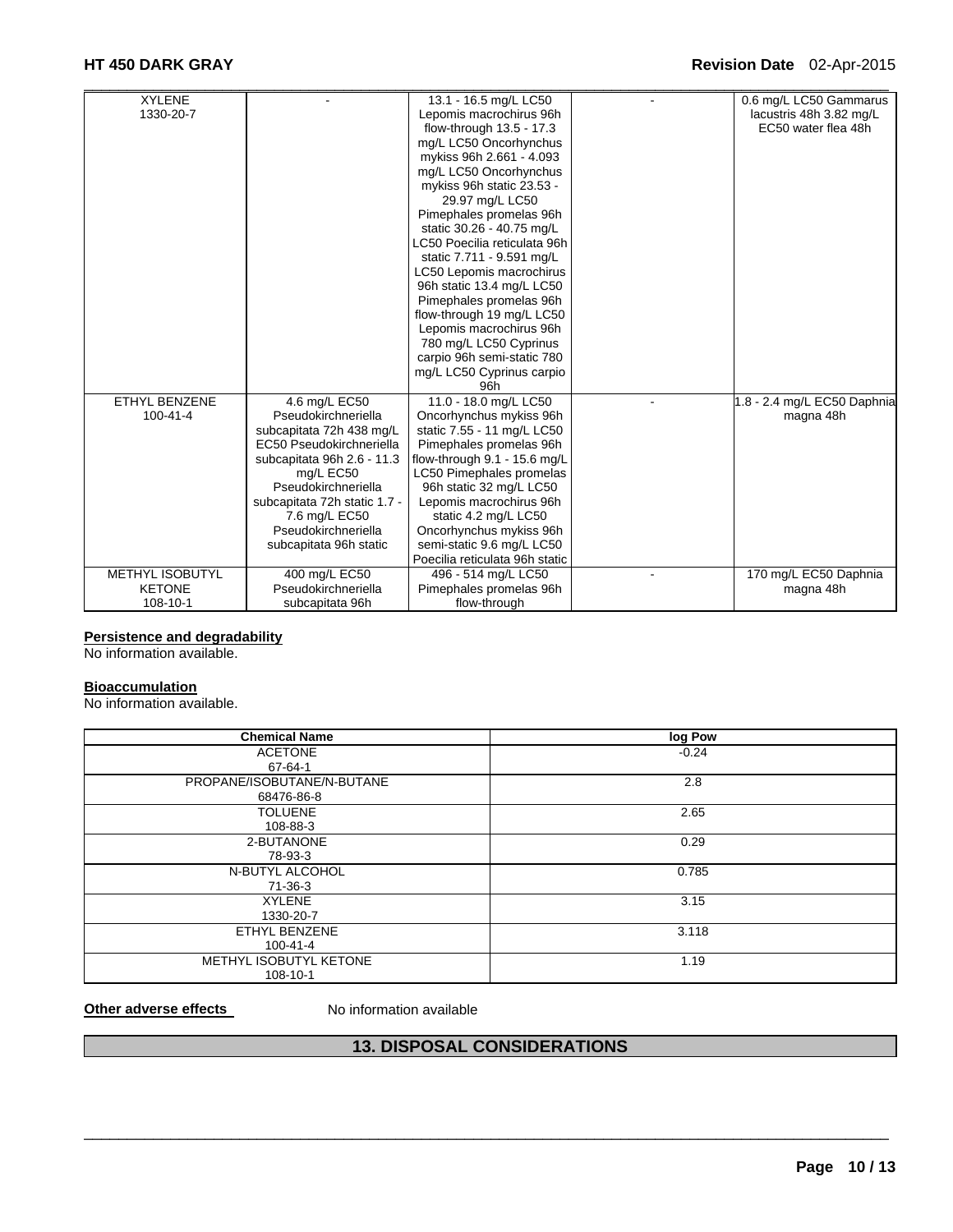| <b>Waste treatment</b>        |                                                                                                       |
|-------------------------------|-------------------------------------------------------------------------------------------------------|
| <b>Waste Disposal Methods</b> | This material, as supplied, is a hazardous waste according to federal regulations (40 CFR<br>$261$ ). |
| Contaminated packaging        | Do not re-use empty containers.                                                                       |

 $\Box$ 

# **14. TRANSPORT INFORMATION**

CONSUMER COMMODITY ORM-D or LIMITED QUANTITY

| IATA | UN1950. AEROSOLS. FLAMMABLE. 2.1. LTD. QTY. |
|------|---------------------------------------------|
| IMDG | UN1950. AEROSOLS. FLAMMABLE. 2.1. LTD. QTY. |

# **15. REGULATORY INFORMATION**

# **International Inventories**

| <b>Chemical Name</b>                    | <b>TSCA</b> | <b>DSL/NDSL</b> | <b>EINECS/ELI</b><br><b>NCS</b> | <b>ENCS</b> | <b>IECSC</b> | <b>KECL</b>               | <b>PICCS</b> | <b>AICS</b> |
|-----------------------------------------|-------------|-----------------|---------------------------------|-------------|--------------|---------------------------|--------------|-------------|
| <b>ACETONE</b>                          |             | x               | х                               | x           | x            | $\checkmark$<br>⋏         |              | х           |
| <b>PROPANE/ISOBUTAN</b><br>E/N-BUTANE   | x           | X               | X                               | Not listed  | X            | v<br>∧                    | x            | X           |
| <b>TOLUENE</b>                          | X           | x               | X                               | Χ           | X            | X                         | X            | X           |
| 2-BUTANONE                              |             | X               | X                               | X           | X            | v<br>ᆺ                    |              | X           |
| <b>CALCIUM</b><br><b>CARBONATE</b>      | X           | X               | X                               | X           | X            | X                         | X            | X           |
| N-BUTYL ALCOHOL                         | X           | x               | X                               | Χ           | X            | X                         |              | X           |
| <b>MAGNESIUM</b><br><b>SILICATE</b>     | X           | X               | X                               | X           | x            | X                         | X            | X           |
| <b>XYLENE</b>                           | X           | X               | X                               | X           | X            | X                         | X            | X           |
| <b>TITANIUM DIOXIDE</b>                 |             | х               | X                               | Χ           | X            | v<br>⋏                    | х            | X           |
| ETHYL BENZENE                           | X           | X               | $\checkmark$<br>⋏               | X           | X            | $\checkmark$<br>⌒         | X            | X           |
| <b>METHYL ISOBUTYL</b><br><b>KETONE</b> | x           | X               | X                               | x           | X            | $\checkmark$<br>$\lambda$ | x            | X           |

 $\Box$ 

**Legend: TSCA** - United States Toxic Substances Control Act Section 8(b) Inventory

**DSL/NDSL** - Canadian Domestic Substances List/Non-Domestic Substances List

**EINECS/ELINCS** - European Inventory of Existing Commercial Chemical Substances/EU List of Notified Chemical Substances

**ENCS** - Japan Existing and New Chemical Substances

**CHINA** - China Inventory of Existing Chemical Substances

**KECL** - Korean Existing and Evaluated Chemical Substances

**PICCS** - Philippines Inventory of Chemicals and Chemical Substances

**AICS** - Australian Inventory of Chemical Substances

### **U.S. Federal Regulations**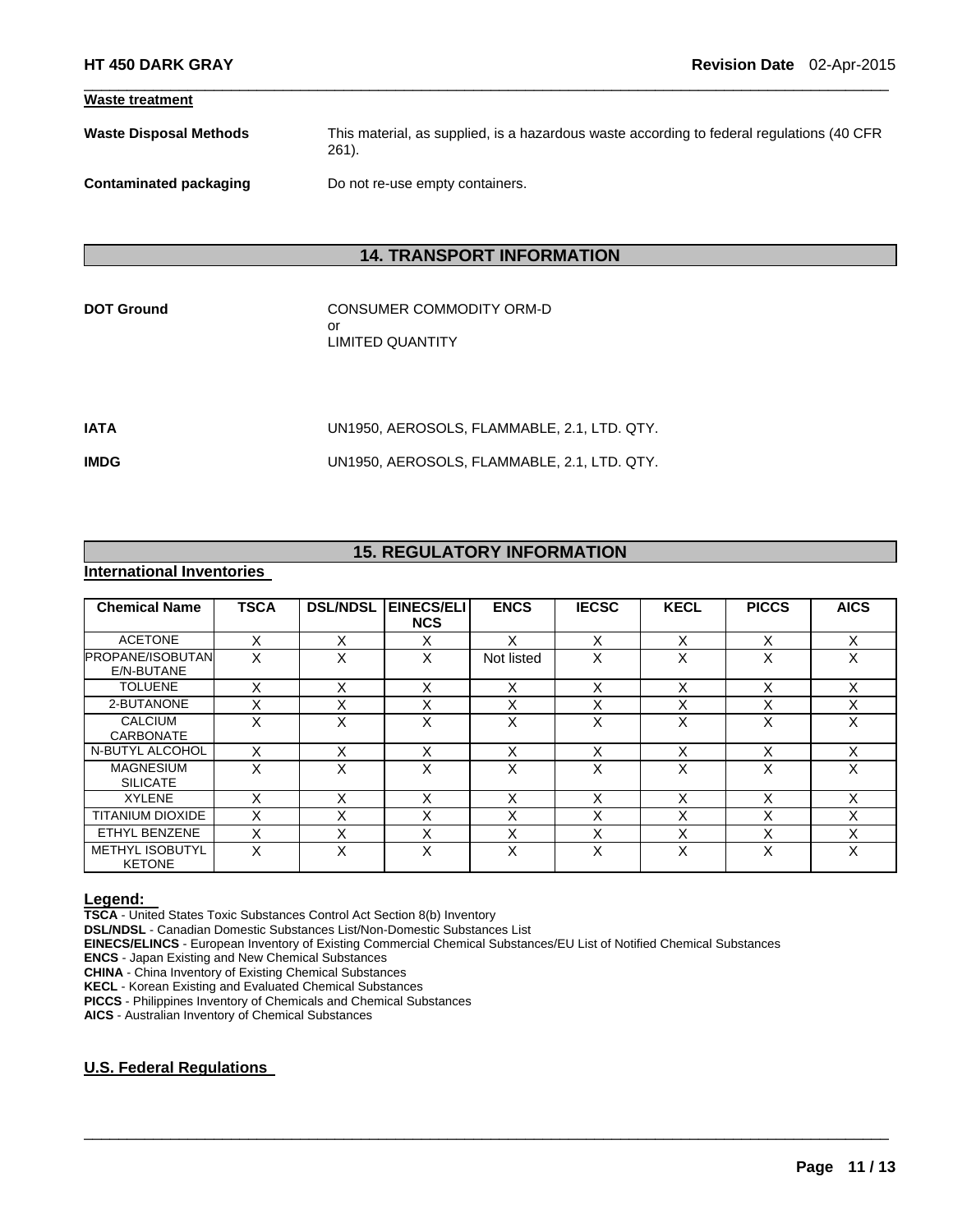# **SARA 313**

Section 313 of Title III of the Superfund Amendments and Reauthorization Act of 1986 (SARA). This product contains a chemical or chemicals which are subject to the reporting requirements of the Act and Title 40 of the Code of Federal Regulations, Part 372:

 $\Box$ 

| <b>Chemical Name</b>                     | <b>CAS-No</b> | Weight %* | SARA 313 - Threshold<br>Values % |
|------------------------------------------|---------------|-----------|----------------------------------|
| TOLUENE - 108-88-3                       | 108-88-3      | $10 - 20$ | 1.0                              |
| N-BUTYL ALCOHOL - 71-36-3                | $71-36-3$     | $1 - 10$  | 1.0                              |
| XYLENE - 1330-20-7                       | 1330-20-7     | $1 - 10$  | 1.0                              |
| ETHYL BENZENE - 100-41-4                 | 100-41-4      | $0.1 - 1$ | 0.1                              |
| METHYL ISOBUTYL KETONE - 108-10-1        | 108-10-1      | $0.1 - 1$ | 1.0                              |
| <b>SARA 311/312 Hazard Categories</b>    |               |           |                                  |
| <b>Acute Health Hazard</b>               | Yes           |           |                                  |
| <b>Chronic Health Hazard</b>             | Yes           |           |                                  |
| <b>Fire Hazard</b>                       | Yes           |           |                                  |
| <b>Sudden Release of Pressure Hazard</b> | Yes           |           |                                  |
| <b>Reactive Hazard</b>                   | no            |           |                                  |

# **Clean Water Act**

This product contains the following substances which are regulated pollutants pursuant to the Clean Water Act (40 CFR 122.21 and 40 CFR 122.42):

| <b>Chemical Name</b>            | <b>CWA - Reportable</b><br>Quantities | <b>CWA - Toxic Pollutants</b> | <b>CWA - Priority Pollutants</b> | <b>CWA - Hazardous</b><br><b>Substances</b> |
|---------------------------------|---------------------------------------|-------------------------------|----------------------------------|---------------------------------------------|
| <b>TOLUENE</b><br>108-88-3      | 1000 lb                               |                               |                                  |                                             |
| <b>XYLENE</b><br>1330-20-7      | 100 <sub>1b</sub>                     |                               |                                  |                                             |
| ETHYL BENZENE<br>$100 - 41 - 4$ | 1000 lb                               |                               |                                  |                                             |

# **CERCLA**

This material, as supplied, contains one or more substances regulated as a hazardous substance under the Comprehensive Environmental Response Compensation and Liability Act (CERCLA) (40 CFR 302):

| <b>Chemical Name</b>   | <b>Hazardous Substances RQs</b> | <b>Extremely Hazardous Substances</b> | <b>RQ</b>                        |
|------------------------|---------------------------------|---------------------------------------|----------------------------------|
|                        |                                 | <b>RQs</b>                            |                                  |
| <b>ACETONE</b>         | 5000 lb                         |                                       | RQ 5000 lb final RQ              |
| 67-64-1                |                                 |                                       | RQ 2270 kg final RQ              |
| <b>TOLUENE</b>         | 1000 lb 1 lb                    |                                       | RQ 1000 lb final RQ              |
| 108-88-3               |                                 |                                       | RQ 454 kg final RQ RQ 1 lb final |
|                        |                                 |                                       | RQ.                              |
|                        |                                 |                                       | RQ 0.454 kg final RQ             |
| 2-BUTANONE             | 5000 lb                         |                                       | RQ 5000 lb final RQ              |
| 78-93-3                |                                 |                                       | RQ 2270 kg final RQ              |
| N-BUTYL ALCOHOL        | 5000 lb                         |                                       | RQ 5000 lb final RQ              |
| 71-36-3                |                                 |                                       | RQ 2270 kg final RQ              |
| <b>XYLENE</b>          | 100 <sub>lb</sub>               |                                       | RQ 100 lb final RQ               |
| 1330-20-7              |                                 |                                       | RQ 45.4 kg final RQ              |
| ETHYL BENZENE          | 1000 lb                         |                                       | RQ 1000 lb final RQ              |
| $100 - 41 - 4$         |                                 |                                       | RQ 454 kg final RQ               |
| METHYL ISOBUTYL KETONE | 5000 lb                         |                                       | RQ 5000 lb final RQ              |
| 108-10-1               |                                 |                                       | RQ 2270 kg final RQ              |

#### **U.S. State Regulations**

# **California Proposition 65**

This product contains the following Proposition 65 chemicals:

| <b>Chemical Name</b>              | California Prop. 65 |  |  |
|-----------------------------------|---------------------|--|--|
| TOLUENE - 108-88-3                | Developmental       |  |  |
|                                   | Female Reproductive |  |  |
| TITANIUM DIOXIDE - 13463-67-7     | Carcinogen          |  |  |
| ETHYL BENZENE - 100-41-4          | Carcinogen          |  |  |
| METHYL ISOBUTYL KETONE - 108-10-1 | Carcinogen          |  |  |
|                                   | Developmental       |  |  |